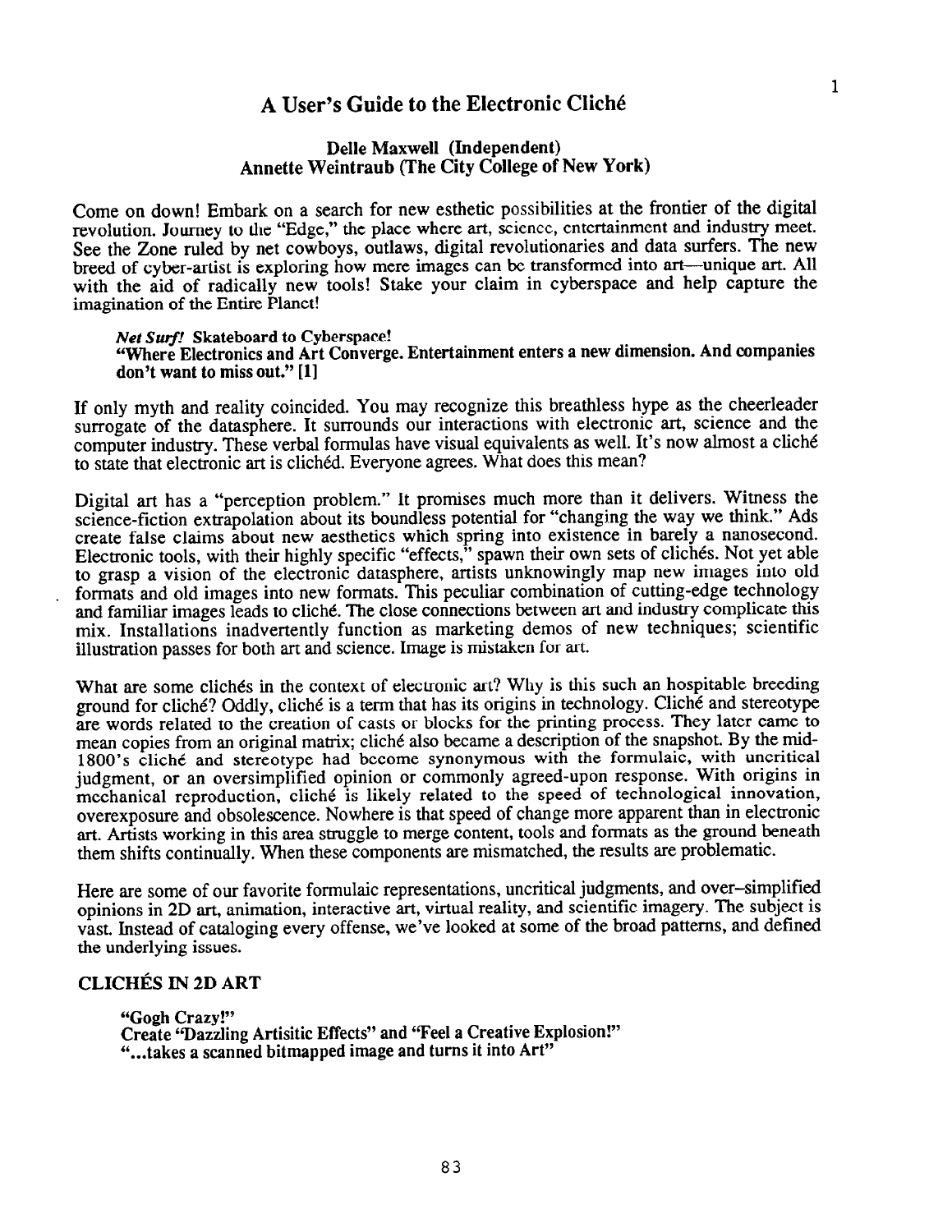Promising infinite malleability at the touch of a mouse, paint and image processing programs offer <sup>2</sup> the seductive promise of speedy, efficient, clean creativity, with a nod toward the scientific and upto-date. Artists are seduced by their toolsets, which promise total fluidity and control. With so many effects, what else could possibly be needed?

'Chalk and Charcoal, Chrome, Craqueline, Dark Strokes, Dry Brush, Emboss, Film Grain, Fresco, Graphic Pen, Mosaic, Poster Edges, Ripple, Smudge Stick, Spatter, and Watercolor" "The possibilities are infinite!"

One type of 2D cliche involves conventional figurative imagery used without any awareness of contemporary modes of representation. This figuration is barely evolved beyond the parrots and tropical sunsets genre of hotel art. You get the Jeff Koons look without the irony. It swings between the polar opposites of blissful ignorance of contemporary figuration to slavish replication of various old masters modes. In this hierarchy Impressionism ranks high on the list of favorite styles. This genre wears the latest fashions in toolsets, but its iconographic development stopped before modernism.

### "...Refmes the Art of Design" . ..instant Rembrandt 'Impressionism. It's Fast, Fun and Easy!"

It's now possible to replicate most traditional painting and photographic effects with a variety of simulated paper or canvas textures. Instead of emerging as a byproduct of the process of making the work, or of its concept, visual effects can be applied globally to give the work a particular appearance. One can even purchase libraries of surface appearances called "looks." Take a photo, apply the impasto filter and some chiaroscuro, and voila! For an instant Old Master, take an original photograph by Joel Meyerowitz and do a Rembrandt makeover. (Why did Meyerowitz permit this use of his work?) While presented as almost-advertising art with a fine arts pedigree, this image is a demonstration piece of the 2D cliche. A familiar style is recycled as new, and is distinguished by its connection to technology and to two famous artists.

Why this tremendous emphasis on tools and effects? Richard Wright has observed that "The future of art is required to settle into the form of au unbroken stream of new expressive tools...Thus the aesthetics of tomorrow are constantly pre-empted by the latest technological commodities and brought forward into today." [l] The perpetual discussions among some electronic artists of what tools they use carry the assumption that the tools do determine the art. The possibilities for making art increase with every improvement to the too1 set. Or do they? It's even become common to list hardware and software on exhibition labels, in the assumption that this information elucidates the work. Wrong. It might tell you how to copy the look of a particular image, but it reveals nothing about content, process, or the artist's intent. When you know how it's done, what's left?

Art is usually the outcome of a specific material process which results in a tangible object. Or, in the case of printed art, it is seen through the filter of mechanical reproduction. In contrast, electronic art can be liberated from this status as object and from materials themselves.[2] This liberation could lead to an expansion of the domain of art, or perversely, to its diminution. The traditional art world sees the computer as an enabler of imagistic promiscuity and mindless creation. The processing speed that is so essential to graphic designers working against deadline is perceived in a fine art context as leading to the facile and slick.

## "Creating art with a computer can be like squeezing blood from a rock" "Turn any picture into a brilliant painting-automatically "

Advertising hype suggests that the art-making process has been so simplified (or at least should be) that anyone can do it with the latest software plug-in. Armed with your scannner and filters, the world becomes your database, and you can appropriate ten times faster than any conventional artist! The ease-of-creation myth of electronic montage is already a well worn cliche. This claim is cynically reinforced in advertising as a way to sell software. In fine art, this myth feeds into other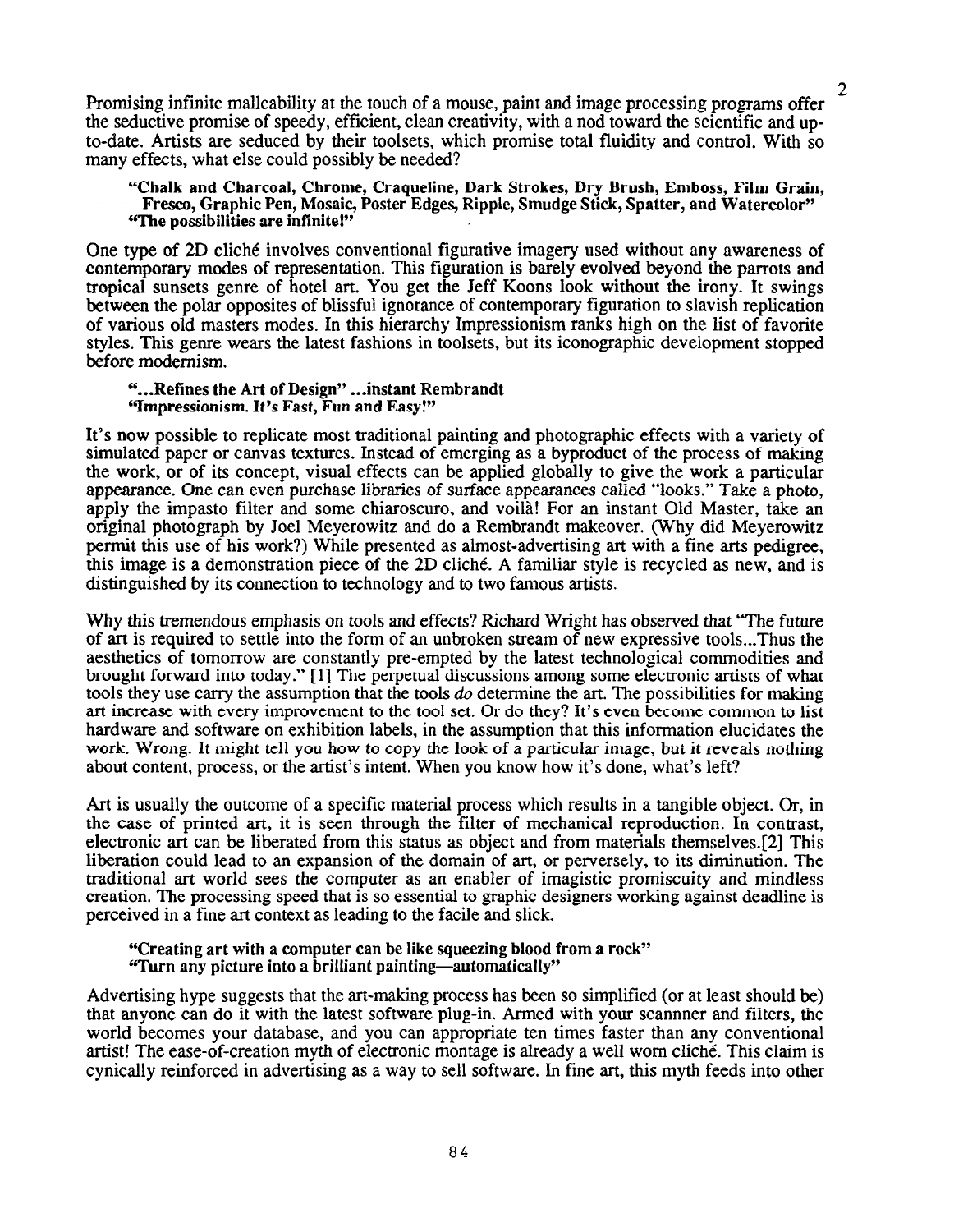prejudices against collage. While it may be technically easy to assemble images using these tools, <sup>3</sup> making a meaningful image is as difficult to achieve in this mode as it is in others.

Critics of electronic montage recapitulate past complaints against photography. Digital work is criticized for being technological and therefore not "artistic." It's too fast; too easy; too mechanical. You can even solarize, posterize, collage, composite, dissolve, fade and create vignettes without being trapped in the darkroom for hours. (Ironically, manipulation of photographs is as old as photography itself). And while 2D electronic art has been poorly received by critics, nothing comes in for more abuse than electronic collage. In a review of the Montage 93 exhibitions, Viki Goldberg writes that, "In Rochester, collage is mercifully treated with restraint.. .most computer collagists have apparently come to the keyboard innocent of art history—they repeat every maneuver ever performed with that tool of a primitive technology, the scissors. With delirious ease, they patch in bits of digitized art on a computer..." [3] Obviously, compositing in the darkroom is preferable to using scissors, and electronic "scissors" are the worst of all.

Electronic or not, montage has always carried the burden of being "trick" photography. [4] Tricks are shortcuts; they provoke accusations of facility and have an aura of dishonesty. The forms of collage and montage have always been popular and pervasive, appearing as advertising art, "high art," crafts and folk art. Objections to collage, and electronic montage, hinge on its democratic nature (anyone can do it), and its (deceptive) ease and speed of creation. This new seamless and fluid form of collage raises interesting questions about the veracity of photographs and is responsible for a change in our essential relationship to the photograph as a record of reality. Photographs suffer other indignities as well. Ubiquitous in mass media they are now just so much raw material for montage. They are devoured and mutated by the omnivorous scanner, which speeds their devaluation as distinct images. So easily reprocessed, they are recycled to myriad uses with various levels of success.

Photography once borrowed the look of painting. Later film borrowed the techniques of photographic montage. Now computer image processing appropriates the vocabularies of both. Still based on photography 's idioms, electronic montage still has some way to go to develop its own vernacular.

### ANIMATION

## Welcome to "worlds never before seen"

Advances in hardware and software have unleashed a progressive sophistication in effects, simulation, visualization and other forms of experimental computer animation. Early vector drawings progressed to checkerboards, transparent spheres gave way to even more complex shapes in increasingly accurate simulations of material and atmospheric conditions. Infinite zooms, particle animations, artificial evolution, human motion simulation, morphing and dizzying magic carpet rides through inner and outer space are a few techniques in the animation repertory. These amazing effects wash over the viewer with more visual pandemonium than an Andrew Lloyd Webber production. The emphasis is on constant motion and transformation, on visual and aural overload. Ironically, the more clever the effect, the shorter its lifespan. It's applied indiscriminately, and is then forever associated with its most clichéd uses. The effect is forgotten in favor of the latest new buzz. Do you remember morphing? Cars changed to sleek tigers, women to men, men into shaving-cream-covered cubes, frogs became princes.

#### See horny toads morph into rock stars...

Even the most marvelous special effect can be dulled by persistent overexposure. Wide-eyed awe turns into a fixed glassy stare as the point is hammered home. The vertiginous synthetic kinesis induced by computer-generated camera motion is truly amazing, but how many tunnels do we have to fly through to appreciate it? How many heads can be exploded into clouds of particles?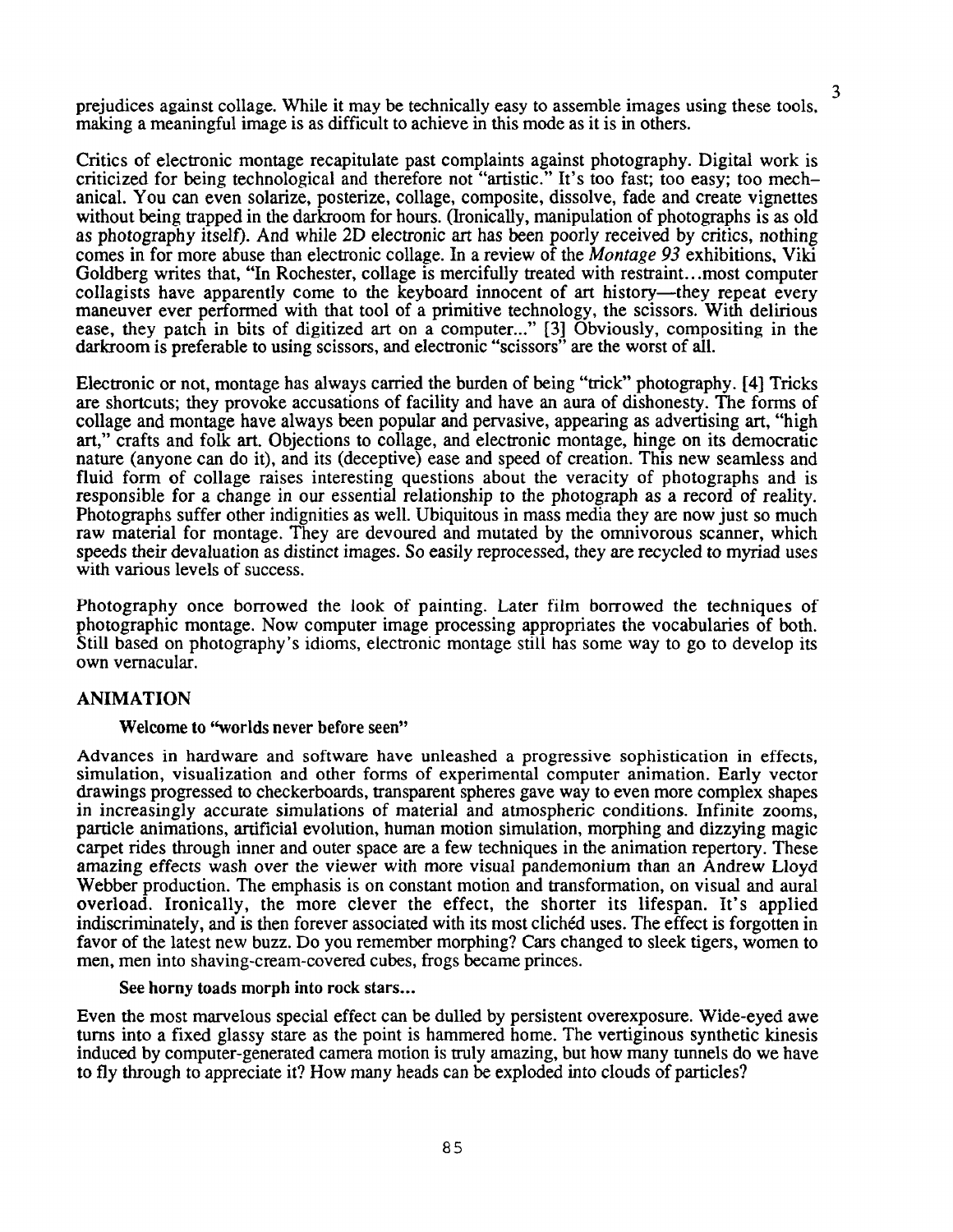#### Experience tunnel vision It was fun the first time in "Particle Dreams" but ... "Lawnmower Man?"

In early computer animation festivals, the cheers that greeted effects, demos, experiments, and flying logos gave way to yawns. Audiences and animators wanted more meaning and story. But again, there is a mismatch of innovative technology with overly familiar or predictable content that falls into the "old wine in new bottles" category of cliché in narrative animation. Anthropomorphism in the Disneyesque manner has now been nearly perfected, eliminating disturbing signs of "otherness" or unfamiliarity. Timeless, saccharine love stories are now enacted between adorable blobby entities. Boy gets girl. Boy doesn't get girl. Who really cares? To keep the audience awake, another more daring twist on this timeless theme combined with new effects has brought us the inevitable: the bouncing breast animation! While the breast motion is a truly strange mixture of realism and algorithmic regularity, the face has all the liveliness of a blowup sextoy.

Barbarella returns to SIGGRAPH '93 in "Sister of Pain"

The breast is not the only body part pressed into action. There's an amazing new category of phallic cartoon character. This little guy has learned to dance and stand up tall. Why is the breast simulation realistic, while a naturalistic, animated penis attached to its owner is not to be seen?

#### "Joram" a suggestively human-like character "Mindblender" exploits another timeless theme

A stereotyped view of sexual politics is not limited to the casting of characters, but emerges in the narratives as well. In Peter Gabriel's "Mindblender," we have the fractured fairy tale of the ugly frog pursuing the beautiful girl in a chase scene with overtones of harassment if not rape. To complaints voiced after its showing at SIGGRAPH, the animator (a woman) replied irritably, "that it was not about rape, but about a blow job." What a defense of content!

"Lawnmower man" -- the future of sex?

Far from liberating us from sex and gender roles, these images reinforce them. What then may we expect from teledildonics? Sex is still an attention getter. But substantive commentary on the consequences ofthe simulation of the body, and on sexuality and gender is slow in coming.

## "Enertopia, "Starquest Adventure," and "Luxor Dream Sequence"—three from SIGGRAPH '93. Man's energy consciousness meets the Universal Life Force

Once the mysteries of sex have been cut down to size, the nature of life comes in for review. On a grander scale, appropriate to a tool with such infinite possibilities, are animations about the mysteries of the universe, replete with planets, starfields, new age music, and emerging life forms. The awakening cosmic consciousness is just background. The yearning for substance is laudable, but the symbols of mystery don't automatically supply meaning. Assembled as pastiche, they are just so much visual elevator music.

Critics of cinema are fond of disparaging special effects as an "unfortunate sideshow. " [5] But most would agree that effects' sophistication far outranks the quality or innovation of the oldfashioned narratives with which they are paired. So what do we do? Tone down the effects and update the stories? Or demand vision and innovation from the more experimental forms of animation which explore the unfamiliar rather than visualizes the already-seen? Artificial life and evolution algorithms and visualization animations when explored without recourse to sentimental anthropomorphism may provide a glimpse into the future. New narratives may then emerge.

## EMERGENT INTERACTIVE VIRTUAL TELEPRESENCE

'ls passive experience with outdated art forms no longer relevant to your work?" WARNING: participation may not guarantee satisfaction!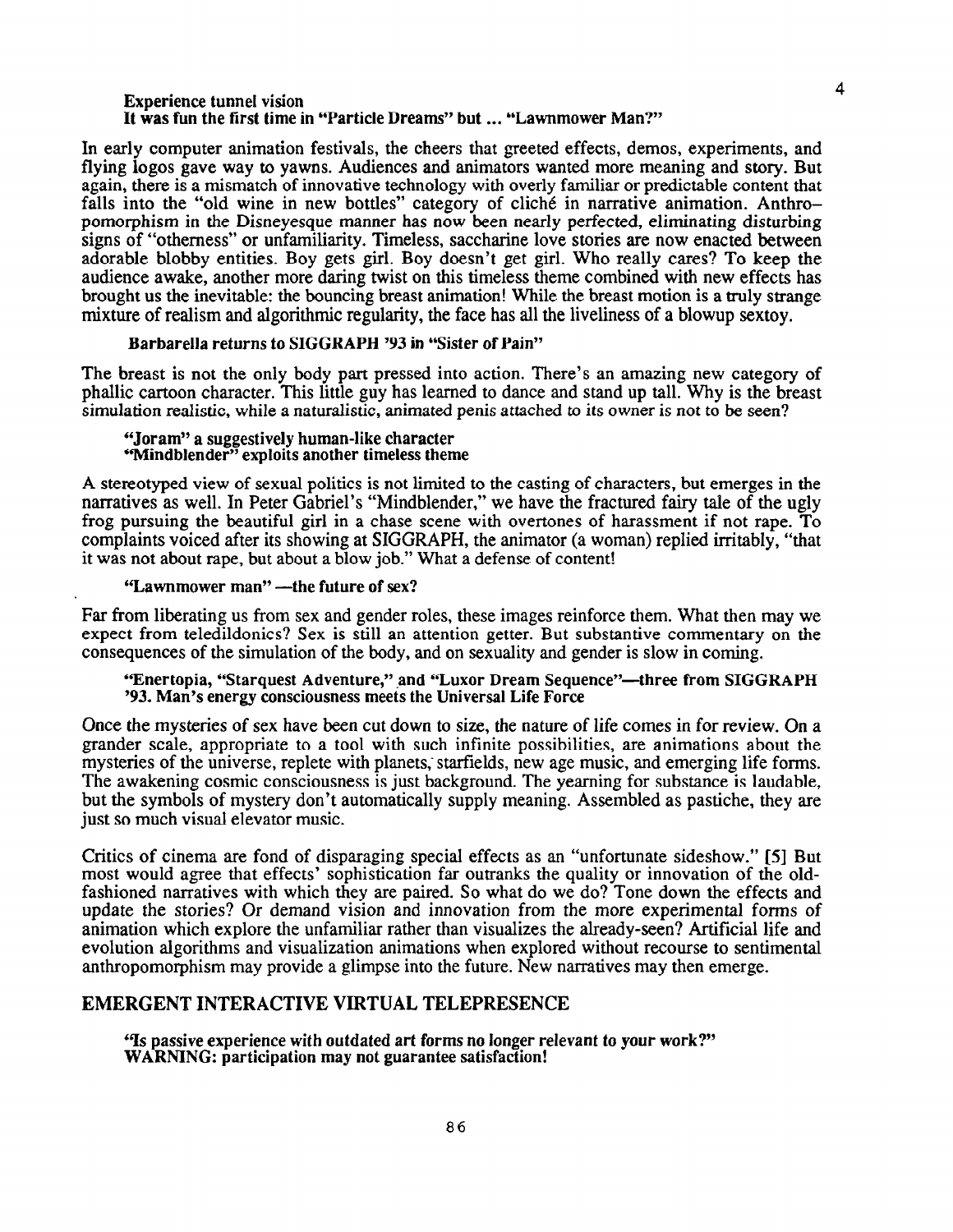If quiet contemplation doesn't work for you, then try participation and interaction to pep up tired <sup>5</sup> art forms. Delle Maxwell worked on such a project at the Sky Art festival in the early 80s at MIT. "I was working with a group receiving slow-scan images of artists using with inflatables, kites, and other skybome objects. Our instructions were to 'do something' with the images and send them back to other nodes. The idea of collaboration was exciting, the reality was something less than hoped. It was very hard to do 'anything' except play with the images given the short amount of time allowed. The result was mostly pictures that had words added, were altered with digital paint programs, or had the images processed in one way or another, but without much rhyme or reason. We heard later that some of the other artists were mad about their images being trivialized. Viewers at the event found it tedious too." Unless an interaction is structured as performance, spontaneous real-time exchanges are not by nature exciting to watch, and don't engage the viewer. Many network exchanges have all the drama of waiting for grass to grow!

Participatory work at its worst just puts the viewers through an assembly line. Each one is patiently waiting to have their short interactive experience, and maybe to get a snapshot or souvenir of the visit to take home. The Disney experience is cloaked in high technology for the upscale audience. This art typically congratulates itself for being more democratic. It includes everyone, and promotes involvement rather than passive "looking" or "simple" appreciation. But is it really democratic? Or is this involvement highly pre-programmed, structured and routinized with very limited autonomy for the participant? Who says smiling and waving is real participation?

With so much happening in cyberspace, some conclude that static images no longer have a role in contemporary art. Interactivity and participation is becoming an end in itself, a requirement for anyone claiming cutting edge status. Artists who buy into this belief system travel along an inevitable path from 2D to 3D to moving images to stereo images to virtual space, following the flavor of the month. But when lacking any other motive than avoidance of the passivity of static images, participatory and interactive pieces reveal a very narrow set of concerns.

### "Wave to the camera," Hi, Mom!

Playing to the baser desires of the audience is a cliche of participatory art. But it works. In the quest to capture audience, nothing sells better than the self. Interactive projects often incorporate some aspect of tele-narcissism as an "attraction loop" or hook, to get them over to your hardware. See yourself on TV; Hi Mom! Is there much difference between this naked appeal to egocentricism and seeing yourself on a video camera outside the discount electronics store? Narcissism sells almost as well as sex. Some artists say, "The viewer is required to complete the work." This is a useful stance, for you can demand creativity on.the part of the viewer of a work, rather than on the part of the artist. Viewers want to be in the work so artists turn the camera around on the them. It's the electronic art version of a talk show.

Installation design for interactive art is critical in getting and holding audience. Although a very new form, conventions have already developed their own predictable mystique and rules for display. Shoehomed into trade shows, or difficult spaces, designers have adopted interesting presentation strategies. Favored are Dark Rooms. They enhance the sense of mystery, and keep people from knowing How It Was Done for a little while longer. Satellites in an inky universe, the individual exhibits beckon us with their CRT's. The mysterious darkness isolates the exhibits, and emphasizes the weightlessness and spacelessness so appropriate to Cyberspace. Like a Las Vegas casino, there are no cues to the outside world, no sense of time passing. The darkness puts a spin on a cliche of mainstream contemporary art, the minimalist white room.

No talk on cliches is complete without mention of cyberspace and virtual reality. From military simulators to children's toys to imaginary venues for stereotyped sex, virtual reality and cyberspace have captured the imagination of the hypesters and the hyped. Verbal cliches of the "emergent interactive virtual telepresence" are regularly disseminated in *Mondo 2000*, with no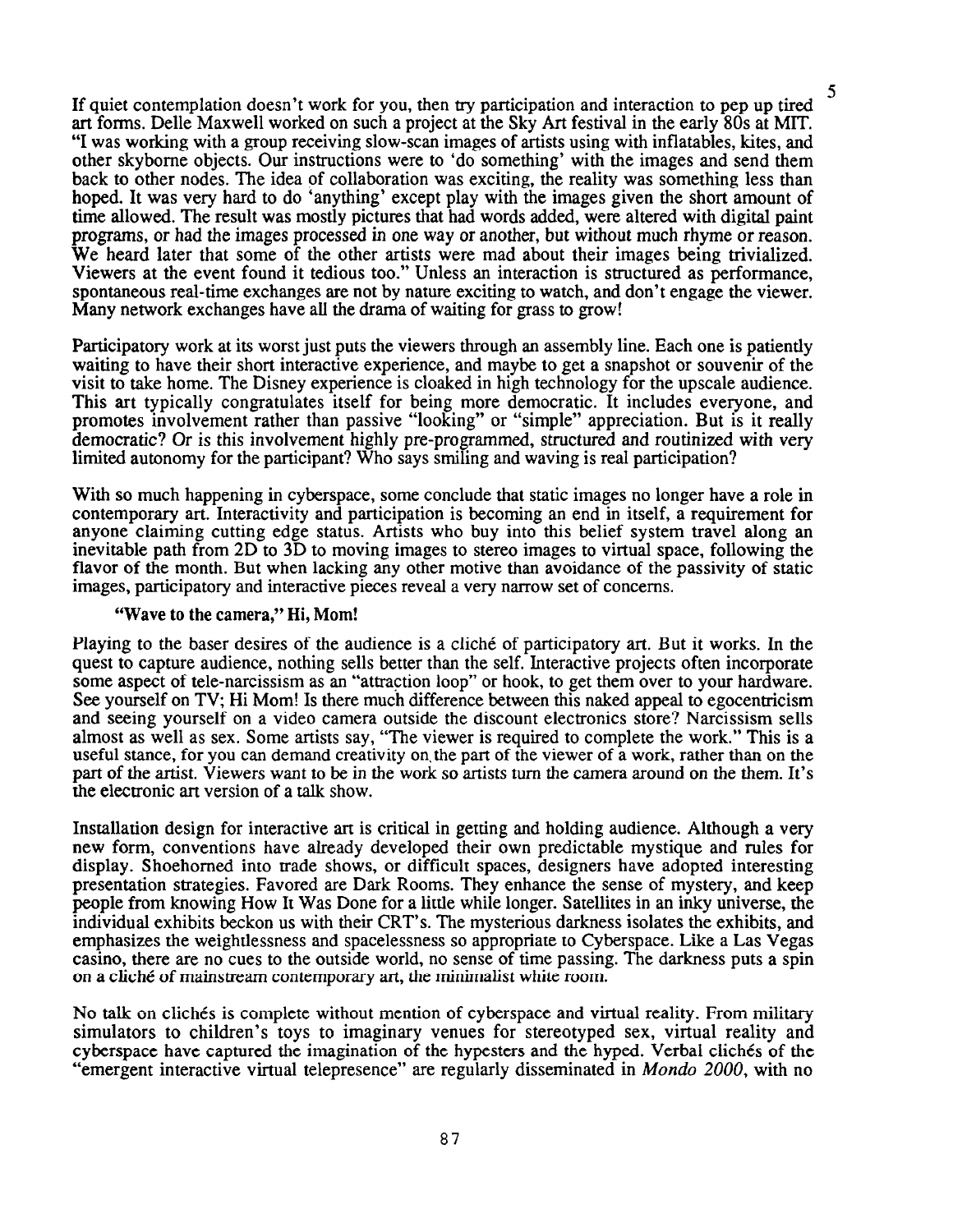affirmation too bold and no assertion too extravagant for publication. Coiner of cyber-neologisms par excellence, Mondo extends the anarchistic, anti-authoritarian, paranoid rants of cyberkitsch to discourse on a wide range of topics. Over-heated prose is pumped out to an audience of believers eager to surf the edges. In this future-crazed environment of bionic body parts, smart drugs, cyborgs, and cybersex, serious issues are sometimes lost in the trappings of techno-fashion.

Surfing the Edge requires a fine sense of timing. Only recently, Billy Idol adopted cyberpunk to update his image. Too late, he missed the wave! Cyberpunk has already been declared dead by a number of Authorities. Even The New York Times noted that "cyberpunk has some critical and political content, and a viewpoint about social and technological change, but is being reduced to the borg look-a fashion statement." After cyberpunk, cybersex, cyborgasm, cyberculture, and cyber-kitsch comes cyber-burnout. Death by ubiquity, almost as bad as fractals. A cyber-joke.

"VR makes you appreciate the real world even more?" [2]

"Computer realities gives you greater appreciation for the real things you walk around in." [3] "...It's a way to help us see what's around us all the time, again, anew." [4]

Can the reality of virtual reality survive the hype? Instead of selling it as escapism (the common cliché about  $\dot{V}R$ ) one strategy is to promote it as helping you to appreciate the real world more. Think of it! Now we have a basis of comparison for reality!

"Experiential Advertising is one of the most innovative applications for virtual reality technology on the market today. For the first time consumers will be able to enter -and more importantly, interact—with a corporate marketing message. The possibilities are endless!" [5]

When science invents new worlds, commerce is not far behind. And art can be used to bridge the gap. Besides creating a demand for the VR experience itself, simulation art can stimulate desires for'the real things you can buy once you leave cyberspace.

# SCIENCE AND ART

Do you believe that Chaos theory combined with the power of digital computers can explain everything from the movement of sub-atomic particles to the organization of human consciousness with pretty pictures as proof?

"Can the flap of a butterfly's wing stir up a tornado in Texas?" [6]

"... a butterfly stirring the air today in Peking can transform storm systems next month in New York." [7]

"A roulette ball in Las Vegas wouldn't spin exactly the way twice because another leaf falling in Yellowstone Park had disturbed the air differently than the one before." [8]

"Just as a butterfly, lazily flapping its gossamer wings in faraway Japan, can inaugurate a tiny zephyr that will one day become a mighty typhoon, so evrey credit card holder in these United states, by splurging that bit extra at the store, can strike the keynote of a vast, soon-to-be, consumer-led recovery..." [9]

Fractals and chaos images are cited as well-known examples of the merging of the visual, mathematical, and the computational. They have been promoted as mathematical and aesthetic objects and as art for our time. Although these objects may resemble works of art, as aesthetic objects containing a wealth of meaning, they remain art primarily for a scientific subculture. These images are seen by some scientists as an "inner connection, abridge, . ..between rational scientific insight and emotional aesthetic appeal." [6] They fit the classical canons of beauty. "Our feeling for beauty is inspired by the harmonious arrangement of order and disorder as it occurs in natural objects-in clouds trees, mountain ranges or snow crystals." [7] The relation of disorder to order in natural phenomena is complemented by the relation of Chaos Theory to Fractal Geometry. The authors of "Chaos and Fractals, New Frontiers of Science" explain: "When we examine the development of a process over a period of time, we speak in terms used in chaos theory. When we are more interested in the structural forms which a chaotic process leaves in its wake, then we use the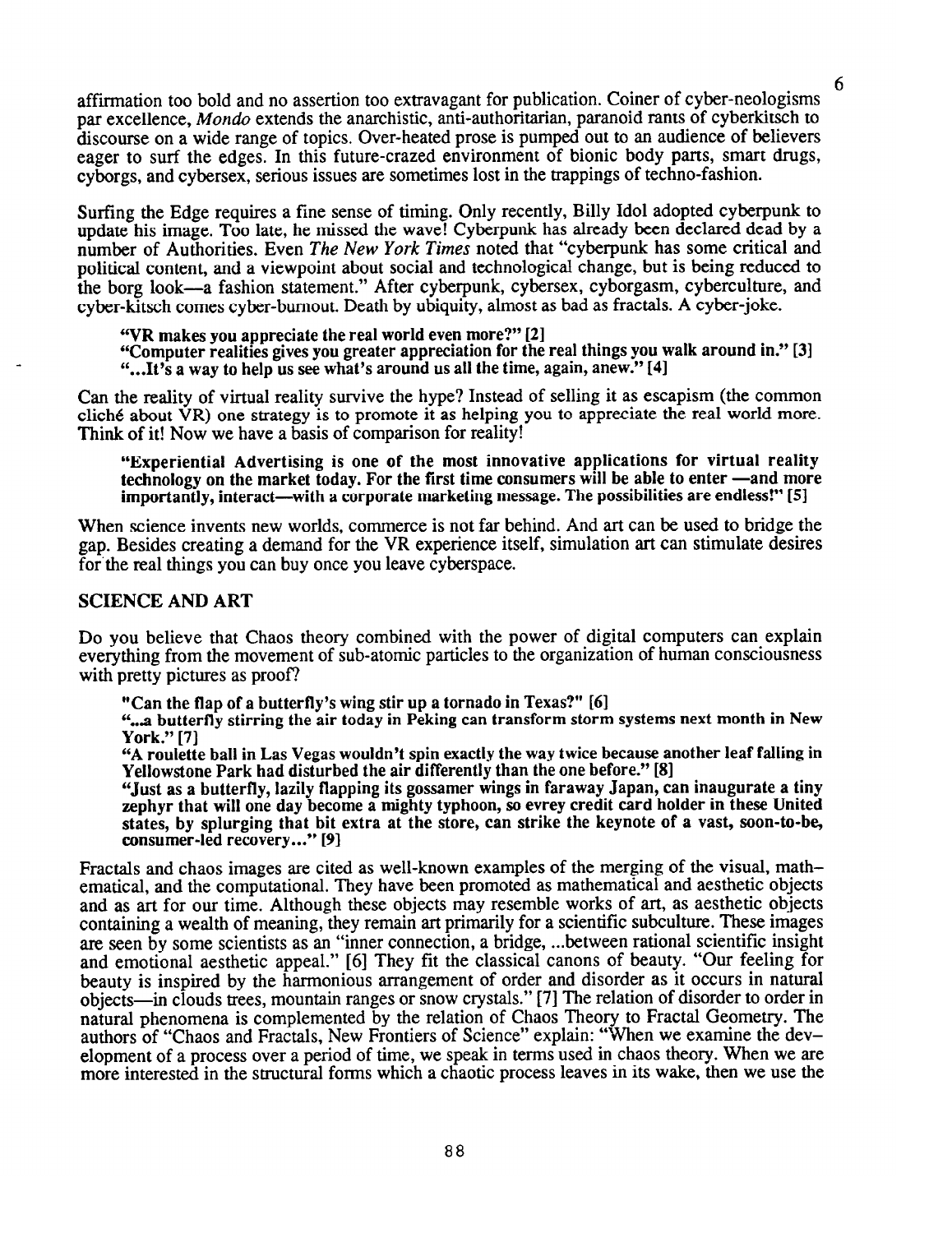terminology of fractal geometry, which is really the geometry whose structures are what give order to chaos." [8] The icon of chaos and fractals is the Mandelbrot set, which "...can be interpreted as an illustrated encyclopedia of an infinite number of algorithms. It is a fantastically efficiently organized storehouse of images, and as such it the example par excellence of order in chaos."[9]

7

The ability to model natural forms such as coastlines or snowflakes with mathematical models seems a "union of opposites." The balance between order and chaos, process and structure, image and algorithm, the endlessly recursive micro and macro reversal of scale, and the combination of the bounded with the infinite, contribute to this nearly-perfect multilevel symmetry, Fractals even have their sonic counterpart in music—the images can be "played." The time-and-spacelessness suggested by their existence within the computer, suggests a transcendental, out-of-body quality which also contributes to their mystique.

This notion of beauty and symmetries, intertwined with science and nature, is a reassuring and old fashioned ideal of Art. Why are these qualities out of sync with mainstream art? Contemporary art as well, tries to reveal the world as it really is, and is not always concerned with beauty. Nor is it very reassuring. In addition, the symmetry that is so satisfying to a scientist or mathematician does not always translate well into art. George Bernard Shaw was reputed to have said, "...symmetry is the enemy of art..." This same symmetry can also be read as a maddening sameness-infinity as tedium—and as a desire to impose too much order and conceptual closure.

The idealization of Beauty and Nature also led to the progressive transformation and romanticization of the fractal images themselves. At first, some of the abstract images were given sentimental titles, evocative of landscape—"Islands" or "Dark Canyon." The next logical step was to merge scientific realism with visual realism. The abstract model of nature was forced to assume the appearance of nature, of clouds, trees, and mountain ranges, adding another level of recursiveness and symmetry. This new landscape takes the form of 19th century romanticism.

## Caspar David Friedrich visitis a Fractal Landscape

We see a Caspar David Friedrich, but without the lone figure enveloped in the mist, gazing towards the horizon. Does the lone figure gazing upon Beauty now reside on the outside of the computer screen? In such romantic and sentimental imagery, there is a pairing of today's mathematics with yesterday's art history. Ironically, these images lose the original purity achieved by the elegant integration of algorithm and visual result.

"Put Some Chaos in Your Life!" "Fractals Everywhere"

The same surfeit of meaning and connectivity that inspired these romantic visual experiments no doubt contributed to the popular appropriation of chaos as an explanation of natural and social phenomena. [lo]. Some insist on a resemblance between fractal patterns and those induced by hallucinogens. [11] This, along with the mandala-like centered images and mystical associations evoke the 1960's. The presence of Timothy Leary as celebrity spokesmodel and the re-emergence of Peter Max in digital art would seem to complete the revival.

With such universal appeal, it's not surprising that fractals appeared everywhere—on mouse pads, T-shirts, videotapes, and computer screens. It is hard to find anyone who hasn't seen them. It is even harder to find someone who admits to still being crazy about them—it's almost like saying that one still likes Pachelbel 's Canon. Again the ubiquity of the idea and image serves to deaden its impact. It becomes just another pattern-generating formula. The strange hybrids produced by misunderstandings between art and science and mathematics show that cliche can be produced with the most modern means and ideas.

## "Cellmates or Soulmates?"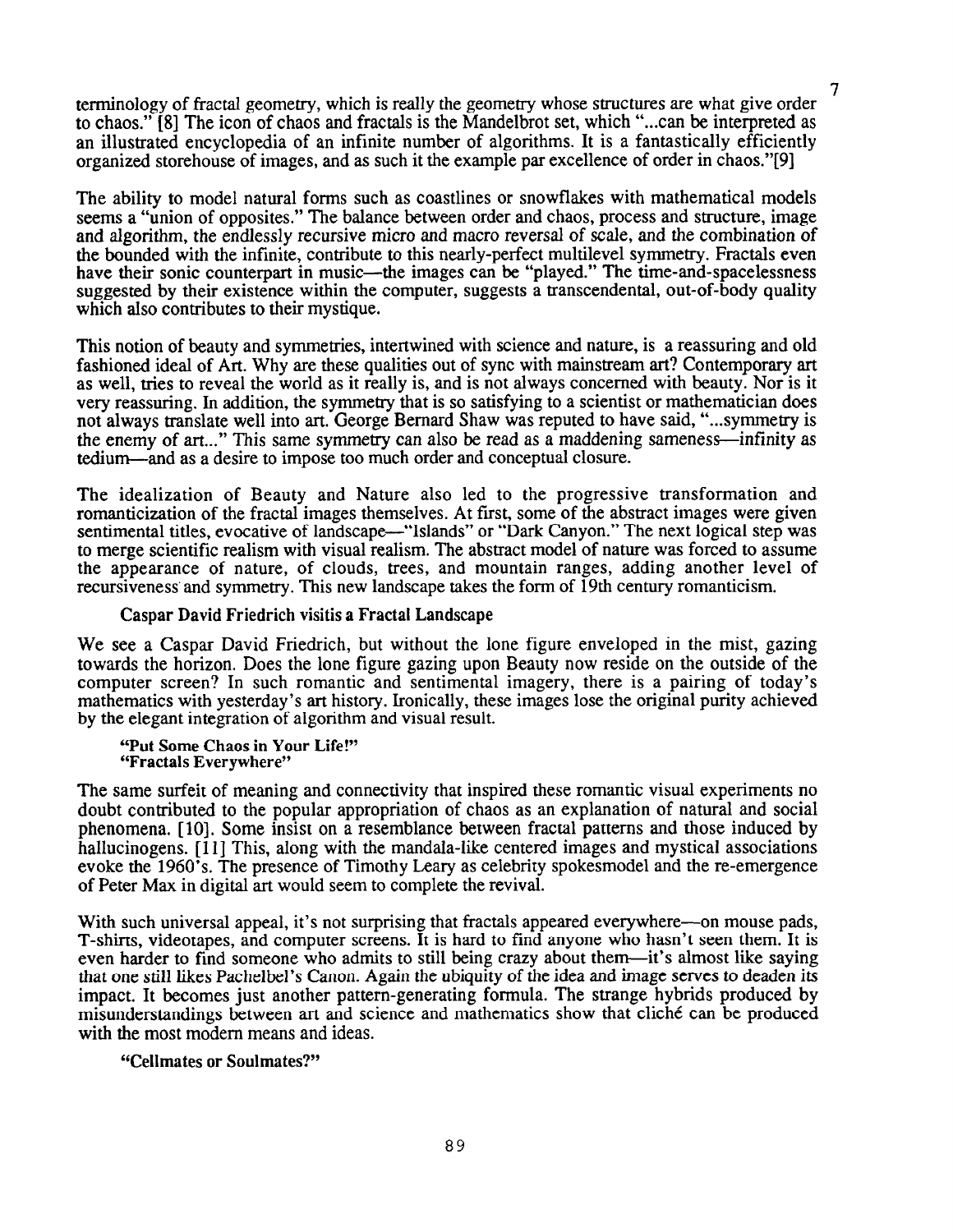8 Science and art share other peculiar territories as well. In visualizing synthetic organisms, scientists have, perhaps not inadvertently, appropriated the visual languages of science fiction and Surrealism. If chaos and fractals open our eyes to a dry airless world, then artificial evolution plunges us into a realm of wet and wild biomorphic fantasies. Where fractals and chaos strive towards a type of pure beauty, science fiction hallucinations of biological surrealism depict the grotesque.

Unbounded by mathematical theory, this experimental discipline combines biological ideas with a kind of "automatic programming" with the computer as "medium." These images share some of the characteristics of fractals and chaos such as symmetry, and a mandala-like centering on the screen. But add the third dimension. With multiple light sources, busy surface patterning, and a penchant for disembodied eyeballs and muscular tentacles, the viewer is thrust into the realm of out-of-control metastatic organic blobs.

## Surrealiism revisited: The Eyes Have It

Continuous metamorphosis through millions of iterations might produce some interesting forms. Artificial evolution may yet have an impact on art when it finds its own language, and doesn't rely on the anthropomorphic. But so far, The Creators seem to have an inordinate fondness for eyeballs and other artifacts of the Jungian unconscious. Yet unlike some of the subtle, evocative and dreamlike images of surrealism, these forms fail to make the leap from organic raw material to fully assimilated images. As undigested images, they wed the biological to the abstract in a literal patch. They succeed in the paradox of making the unseen and phantasmagoric seem extravagant and predictable at once. Eyeball to eyeball with another bowling ball-shaped scungilli, the iteration-weary artlover has to say, "If you've seen one...you've seen them all...."

# IF CLICHÉ IS THE DISEASE, IS CONTENT THE CURE?

## Table of "Content"

Some say the missing link is content. "Content" has been recognized by an art community which has only recently shaken off the constraints of formalism. Replacing formalism, minimalism and the other isms of the 60's, 70's and 80's, content is the holy grail of the 90's. Media critics have proclaimed its absence in electronic art. They say we've got it backwards: amazing new techniques arrive, then works are created to employ them. The means are matched to the meaning as afterthought. It's the content conundrum.

Some art is driven by the technology coming out of the marketplace rather than by aesthetics. personal vision, or meaning. The hard-sell glitz of the demo is absorbed into the work, and art becomes an extension of the marketing campaign. Is technological innovation the content? It can be, but is can just as easily be the handwaving that conceals the absence of content. Artists are squeezed from both sides. What the mainstream art world sees as a superficial novelty, the computer community dismisses as passé. The effects of the moment widely recirculate—this year's pet rock. When it's noticed that there is something lacking, discussions about content begin. Can't the content just be poured in, since the technological form has already been built?

"It's the content, stupid. It's not the dazzling technique." [10] But beware "The False God of Content" [11]

While everyone laments the dearth of content, in some venues, too much content is a bad thing. Chris Crawford [12], a well known designer of interactive games spells out the dangers of content overload. "The worship of content can lead to shovelware-hastily created titles with only a thin veneer of interactivity." An obsession with content can lead to "highly polished productions that are impoverished due to a lack of interactivity." From that perspective, interactivity is demoted to the role of "an electronic page flipper." Crawford call this the expository delusion: the designers don't permit the user to engage in dialogue with the multimedia installation. The user experiences a lecture, not a conversation.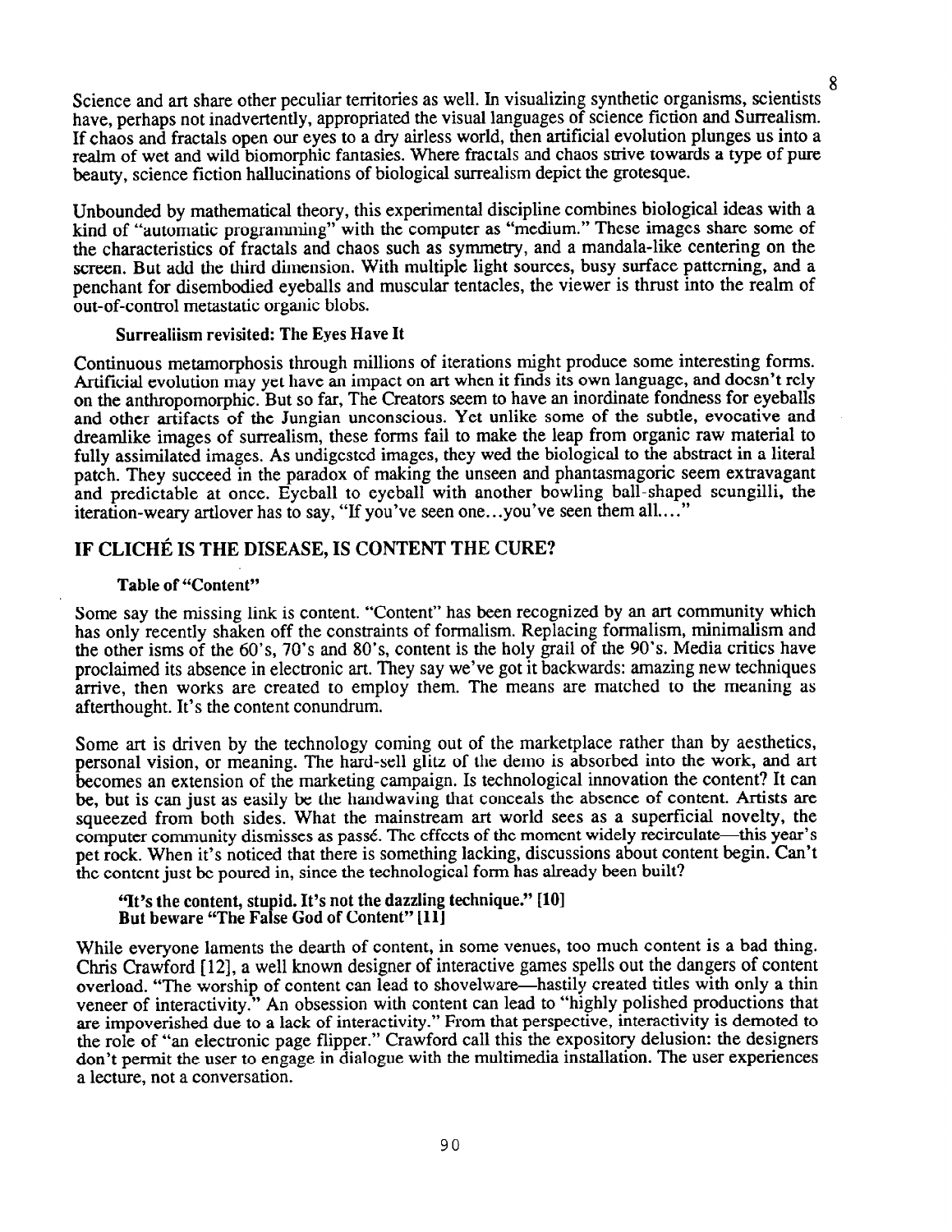### And watch out: "Information is the ammunition. Your mind is the target."

The wrong amount of content can create other problems as well; one difficulty is information overload, or as Richard Saul Wurman calls it, "information anxiety." [13] Design (and art) are supposed to help us filter information so that information has context, and meaning can be integrated and assimilated. That filtering process is the true domain of the artist, who gives shape to information, idea and emotion. When that integrative role is sidestepped, the coherence of intent, meaning, context and means is broken. Cliche is a byproduct of that rupture.

The relationship of content to image serves this integrative function. It is the bridge that connects us with the broader realm of art history, aesthetics and ideas; the motivation to develop a body of work which expresses astrong personal vision; and the substance that engages in critical dialogue with other works of art. When art reflects intent, the tools are given purpose and meaning.

## CAN CRITICISM POINT THE WAY?

The mechanism for responding to art doesn't change just because the tools do. It's up to the viewer to look and compare. Listen to your visceral response. Make an emotional connection. Think. Even a wildly negative response is telling you something. Comparisons can be instructive. Let's look at some examples of success and failure.

"Another Day in Paradise" was an installation by Victoria Vesna seen in the Machine Culture show at SIGGRAPH '93. In this piece three large preserved palm trees provided a natural focus of attraction. For viewers who took a closer look, the attraction stopped there. One monitor played a continuous video loop showing the story of a Vietnamese PhD. student at UC Irvine. A second palm held a video monitor which reflected the viewer's image, captured by a surveillance camera. The third monitor (also embedded in a tree) was interactive and played a videotape with footage of daily life in Vietnam. With the impact of a point-of-purchase display in a mall, the palms dwarfed the monitors. Reduced to afterthought, the monitors offered passive viewing, and the chance to "see yourself on TV," with little affect. We later found there were a number of themes scattered through the artist's catalogue summary, but they were invisible in the work. This "idea salad" tossed together disconnected thought fragments that didn't add up: real estate, ecology, shopping malls and the 20-year anniversary of the Vietnam War. This piece demonstrates the dangers of elevated presentation values serving up a pastiche of "current concerns. "

An intimate video installation, that makes its points with subtlety, is "Family Portrait," by Luc Courchesne (also seen at SIGGRAPH). An extended meditation on the subject of portrait character, and human interaction, it enables the viewer to "converse" with a group of virtual friends. Not just a bunch of talking heads on TV, the virtual beings are disembodied projections, which magically float in front of us. The forced proximity of the installation, with the portraits positioned facing each other on the four sides of a square, created a room-like environment which further enhanced familiarity. Courchesne has advanced an old and traditional form by extending the possible interactions a viewer can have with a portrait. One of the most surprising things about this installation is the power of the emotional connection with images. Drawn into conversation, one wants to spend time. Why do these virtual beings seem so real? A conversation can halt abruptly, and you wonder what it was you said. This installation, simple in its presentation, initiates an authentic interaction.

### Man in Polyester Suit meets Man in his Birthday Suit.

What makes a work powerful? An extreme contrast of opposites is evident when one looks at Robert Mappletho "hommage" titled *Map* e's photogra he h, *Man in Polyester Suit*, 1980 next to (Art)<sup>n</sup> group' applethorpe/The Nineties exhibited at SIGGRAPH '90. The Mapplethorpe photographs are fully resonant with tension. As Germano Celant has said, "There is always a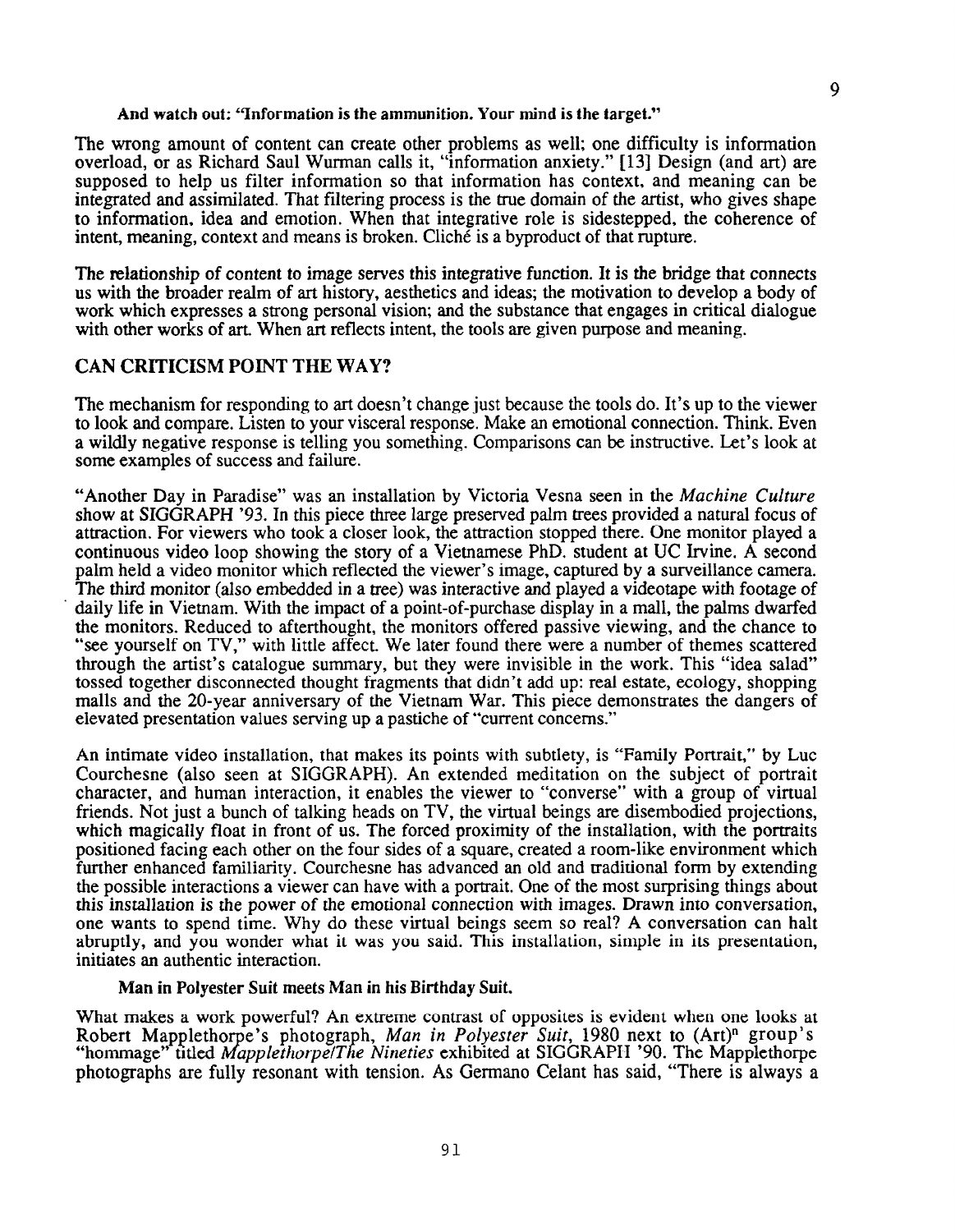dialectic in these images between provocation and aesthetic harmony. Consciously and un-10 consciously, Mapplethorpe tries to bridge the gap between opposites—order and disorder, dissent and assent, anarchy and the ideal." $[14]$  (Art)<sup>n's</sup> barrier-strip autostereograms, while purporing to engage the same content, are lifeless. Hardly sensual, in this image the technology is distancing. The supposedly daring content might easily be exchanged for any other: a bowl of fruit or a latemodel automobile. While the Mapplethorpe image engaged the subject of race as well as sex, the blue color of the stereo image avoids such charged meanings. Its icy surface has the warmth of a medical model or cadaver. Inadvertently, this work speaks of a new weightlessness and disconnectedness from the body without impact or resonance. It wouldn't warrant a visit from the NEA.

If electronic art is to find its place in the mainstream, then this divergence in art and what's admired and accepted by electronic artists must be addressed. Criticism can assist. It's been said that we don't yet have the vocabulary to evaluate electronic art. But considering the amount of newly-minted electronic jargon, adding to the grammar of electronic art may not be the answer. Any evaluation of electronic art needs to recognize the pervasiveness of technology without assuming that it is intrinsically wonderful or suspect. It should not be a shopping list of VRAM, bits, 16.7 million colors or powerful hardware. Critics can raise the level of discourse by going beyond discussions of whether the evidence of pixels in an image is appropriate or whether virtual reality should be immersive or not. Reviews which catalogue tools or provide only technical or methodological description contribute to the propagation of the digital cliche. After all, the work should stand when the technical description is stripped away.

# **CONCLUSION**

# "But is it Art? Is it Good Art?

No one likes the perception that cliché and formula have become the signature of electronic art. This already well-established perception has stigmatized an entire field; the same few genres of cliched imagery are pointed out repeatedly, and much electronic art that does work is ignored. Because some computer clichés are so visible, it becomes easy to dismiss most electronic art without examination. This blanket indictment of technological art leaves the thoughtful electronic artist in an ambivalent and defensive position. The problems are obvious, but the solutions are slow to emerge.

It is clear that some electronic art is marked by cliche. This generally occurs when artists use the new tools to reprise familiar forms. Or when a small set of visual effects is indiscriminately applied without consideration of content or process. Or because advertising hype makes impossible claims and overemphasizes special effects. Or when the art/science union is forced to create mystical meaning. Each category of electronic art has unfortunately developed its own set of formulas, as artists try desperately to keep pace with technology. Should this invalidate these emerging forms?

It does help to look at these cliches and not dismiss them without examination. This review of clichés is not meant to merely enumerate them, nor to focus on failure. Clichés are inadvertently revealing. As a subtext, they signal the difficulties artists have in merging form and content with the new tools. When faced with rapidly evolving modes, it's all too easy to fall back on familiar formulations. Faced with too many choices and too much change, it's tempting to take the unbearable "infinite possibilities" and cut them down to size. But rather than limiting our vision, we need to expand it.

Arthur Danto, in his December, 1992 Artforum review of "The Hydrogen Jukebox: Selected Writings of Peter Schjeldahl," insists on the highest expectation for works of art. He says, "It is my sense that those who have not had the meanings of their lives put into question by works of art have not participated in the critical transaction that alone justifies the existence and experience of art. Nothing else-not pleasure, information, political truth, quality, or visual excitement-is a